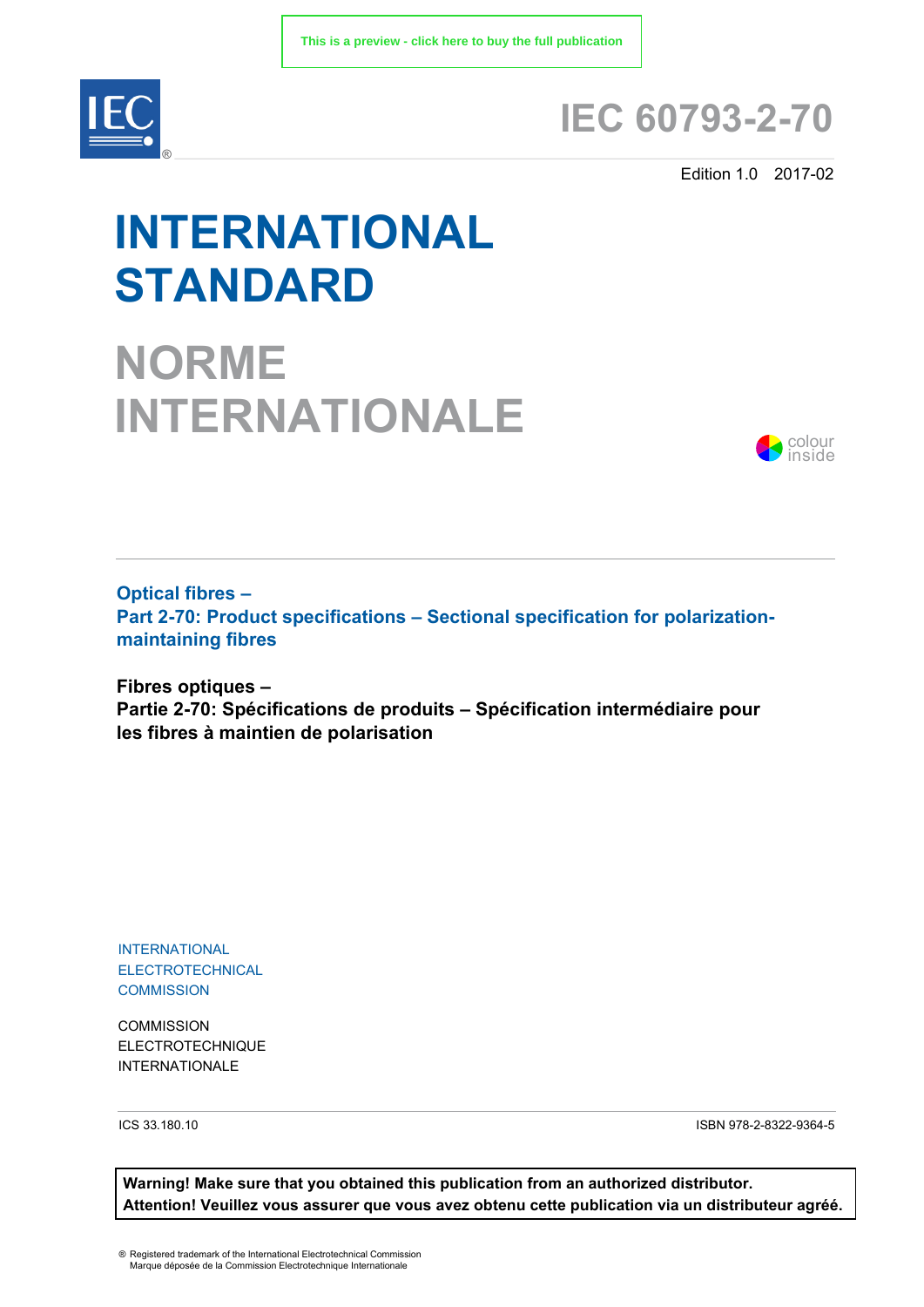$-2-$ 

# IEC 60793-2-70:2017 © IEC 2017

# CONTENTS

| 1          |                                                                                   |  |  |
|------------|-----------------------------------------------------------------------------------|--|--|
| 2          |                                                                                   |  |  |
| 3          |                                                                                   |  |  |
| 4          |                                                                                   |  |  |
| 4.1        |                                                                                   |  |  |
| 4.2        |                                                                                   |  |  |
| 4.3        |                                                                                   |  |  |
| 4.4        |                                                                                   |  |  |
| 4.5        |                                                                                   |  |  |
|            | Annex A (normative) Family specification for category D1 polarization-maintaining |  |  |
| A.1        |                                                                                   |  |  |
| A.2        |                                                                                   |  |  |
| A.3        |                                                                                   |  |  |
| A.4        |                                                                                   |  |  |
| A.5        |                                                                                   |  |  |
|            | Annex B (normative) Family specification for category D2 polarization-maintaining |  |  |
|            |                                                                                   |  |  |
| B.1<br>B.2 |                                                                                   |  |  |
| B.3        |                                                                                   |  |  |
| B.4        |                                                                                   |  |  |
| B.5        |                                                                                   |  |  |
|            | Annex C (normative) Family specification for category D3 polarization-maintaining |  |  |
| C.1        |                                                                                   |  |  |
| C.2        |                                                                                   |  |  |
| C.3        |                                                                                   |  |  |
| C.4        |                                                                                   |  |  |
| C.5        |                                                                                   |  |  |
|            | Annex D (normative) Mode field diameter (MFD) measurement of PM fibre 16          |  |  |
|            | Annex E (informative) Cut-off wavelength of PM fibre and SM fibre17               |  |  |
|            |                                                                                   |  |  |
|            |                                                                                   |  |  |
|            |                                                                                   |  |  |
|            | Figure E.2 - Cut-off wavelength profile of PM fibre with extra bending18          |  |  |
|            |                                                                                   |  |  |
|            | Table 1 - Categories of glass core/glass clad polarization-maintaining fibres     |  |  |
|            |                                                                                   |  |  |
|            |                                                                                   |  |  |
|            |                                                                                   |  |  |
|            |                                                                                   |  |  |
|            |                                                                                   |  |  |
|            |                                                                                   |  |  |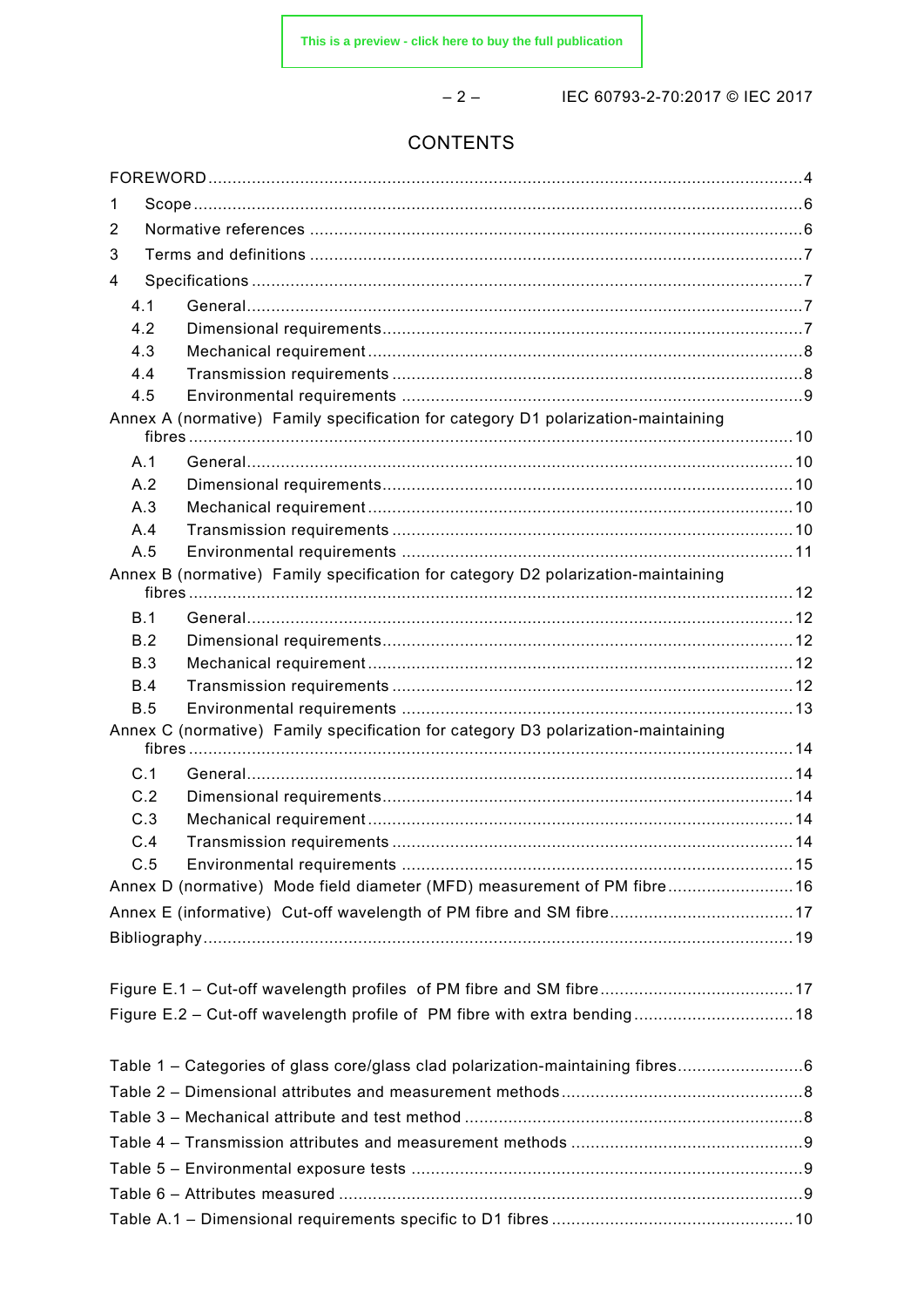IEC 60793-2-70:2017 © IEC 2017 - 3-

|--|--|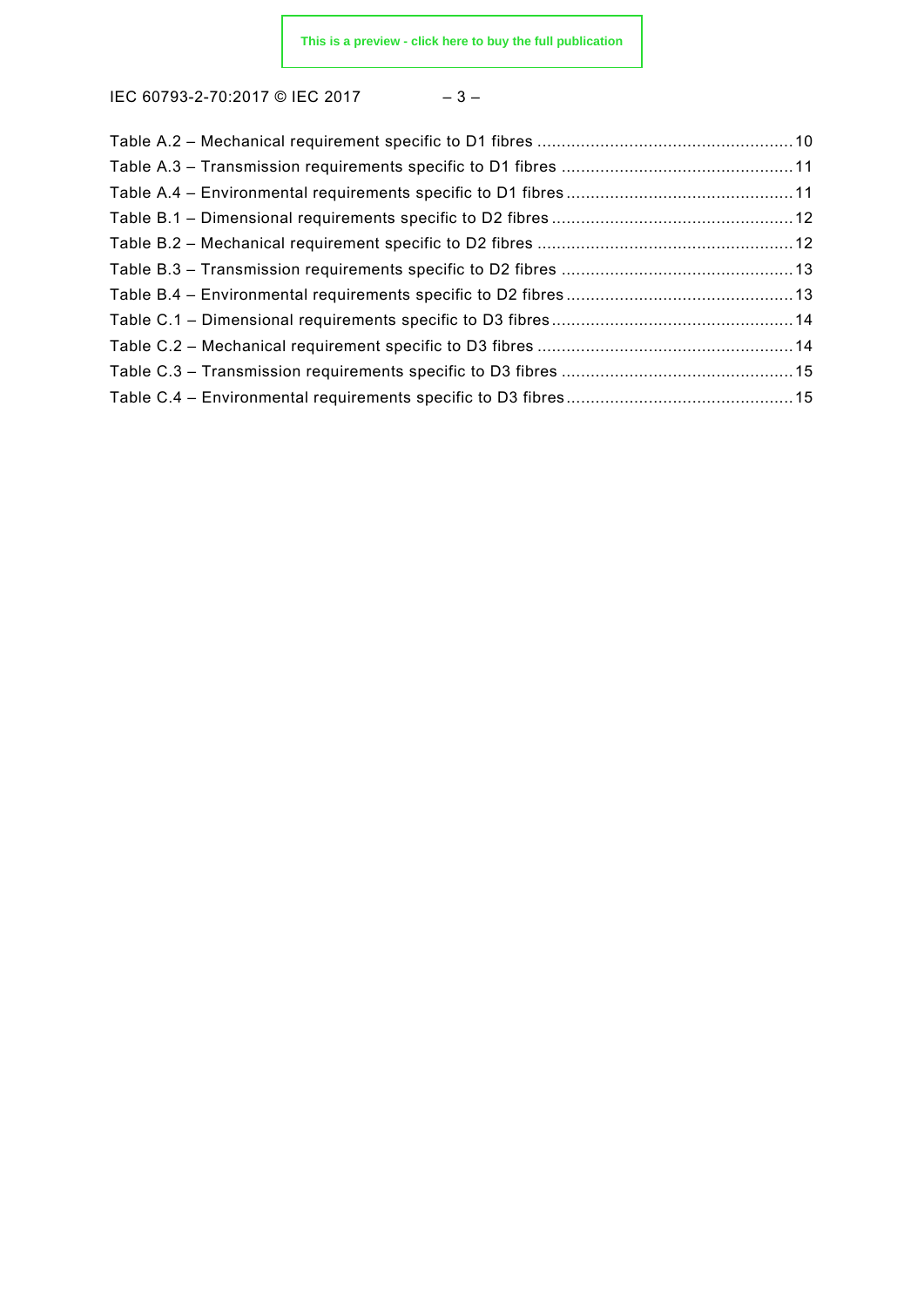**[This is a preview - click here to buy the full publication](https://webstore.iec.ch/publication/31213&preview)**

– 4 – IEC 60793-2-70:2017 © IEC 2017

#### INTERNATIONAL ELECTROTECHNICAL COMMISSION

\_\_\_\_\_\_\_\_\_\_\_\_

# **OPTICAL FIBRES –**

## **Part 2-70: Product specifications – Sectional specification for polarization-maintaining fibres**

#### FOREWORD

- <span id="page-3-0"></span>1) The International Electrotechnical Commission (IEC) is a worldwide organization for standardization comprising all national electrotechnical committees (IEC National Committees). The object of IEC is to promote international co-operation on all questions concerning standardization in the electrical and electronic fields. To this end and in addition to other activities, IEC publishes International Standards, Technical Specifications, Technical Reports, Publicly Available Specifications (PAS) and Guides (hereafter referred to as "IEC Publication(s)"). Their preparation is entrusted to technical committees; any IEC National Committee interested in the subject dealt with may participate in this preparatory work. International, governmental and nongovernmental organizations liaising with the IEC also participate in this preparation. IEC collaborates closely with the International Organization for Standardization (ISO) in accordance with conditions determined by agreement between the two organizations.
- 2) The formal decisions or agreements of IEC on technical matters express, as nearly as possible, an international consensus of opinion on the relevant subjects since each technical committee has representation from all interested IEC National Committees.
- 3) IEC Publications have the form of recommendations for international use and are accepted by IEC National Committees in that sense. While all reasonable efforts are made to ensure that the technical content of IEC Publications is accurate, IEC cannot be held responsible for the way in which they are used or for any misinterpretation by any end user.
- 4) In order to promote international uniformity, IEC National Committees undertake to apply IEC Publications transparently to the maximum extent possible in their national and regional publications. Any divergence between any IEC Publication and the corresponding national or regional publication shall be clearly indicated in the latter.
- 5) IEC itself does not provide any attestation of conformity. Independent certification bodies provide conformity assessment services and, in some areas, access to IEC marks of conformity. IEC is not responsible for any services carried out by independent certification bodies.
- 6) All users should ensure that they have the latest edition of this publication.
- 7) No liability shall attach to IEC or its directors, employees, servants or agents including individual experts and members of its technical committees and IEC National Committees for any personal injury, property damage or other damage of any nature whatsoever, whether direct or indirect, or for costs (including legal fees) and expenses arising out of the publication, use of, or reliance upon, this IEC Publication or any other IEC Publications.
- 8) Attention is drawn to the Normative references cited in this publication. Use of the referenced publications is indispensable for the correct application of this publication.
- 9) Attention is drawn to the possibility that some of the elements of this IEC Publication may be the subject of patent rights. IEC shall not be held responsible for identifying any or all such patent rights.

International Standard IEC 60793-2-70 has been prepared by subcommittee 86A: Fibres and cables, of IEC technical committee 86: Fibre optics.

The text of this International Standard is based on the following documents:

| CDV          | Report on voting |  |
|--------------|------------------|--|
| 86A/1741/CDV | 86A/1780/RVC     |  |

Full information on the voting for the approval of this International Standard can be found in the report on voting indicated in the above table.

This document has been drafted in accordance with the ISO/IEC Directives, Part 2.

A list of all parts in the IEC 60793 series, published under the general title *Optical fibres*, can be found on the IEC website.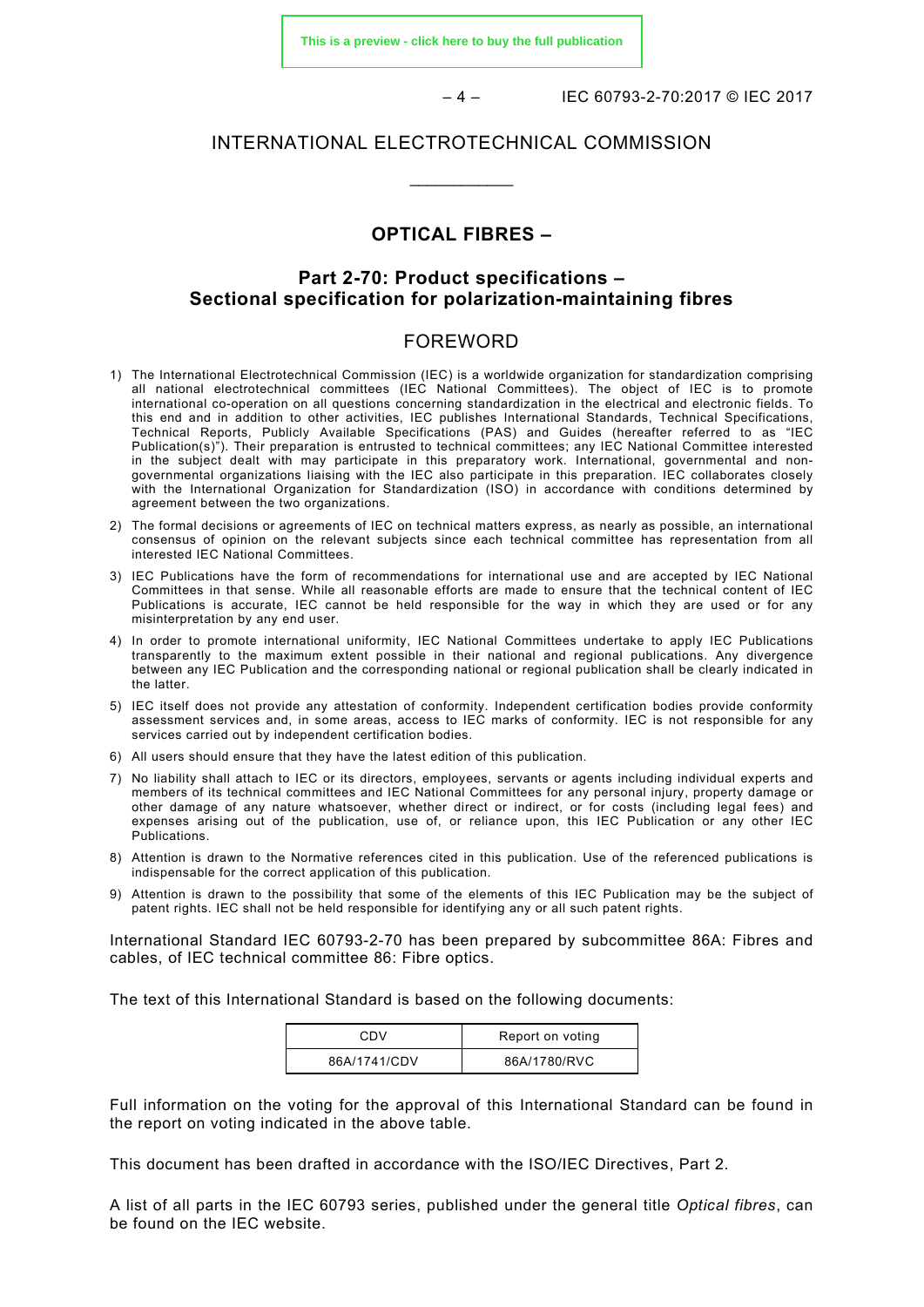IEC 60793-2-70:2017 © IEC 2017 – 5 –

The committee has decided that the contents of this document will remain unchanged until the stability date indicated on the IEC website under "http://webstore.iec.ch" in the data related to the specific document. At this date, the document will be

- reconfirmed,
- withdrawn,
- replaced by a revised edition, or
- amended.

**IMPORTANT – The 'colour inside' logo on the cover page of this publication indicates that it contains colours which are considered to be useful for the correct understanding of its contents. Users should therefore print this document using a colour printer.**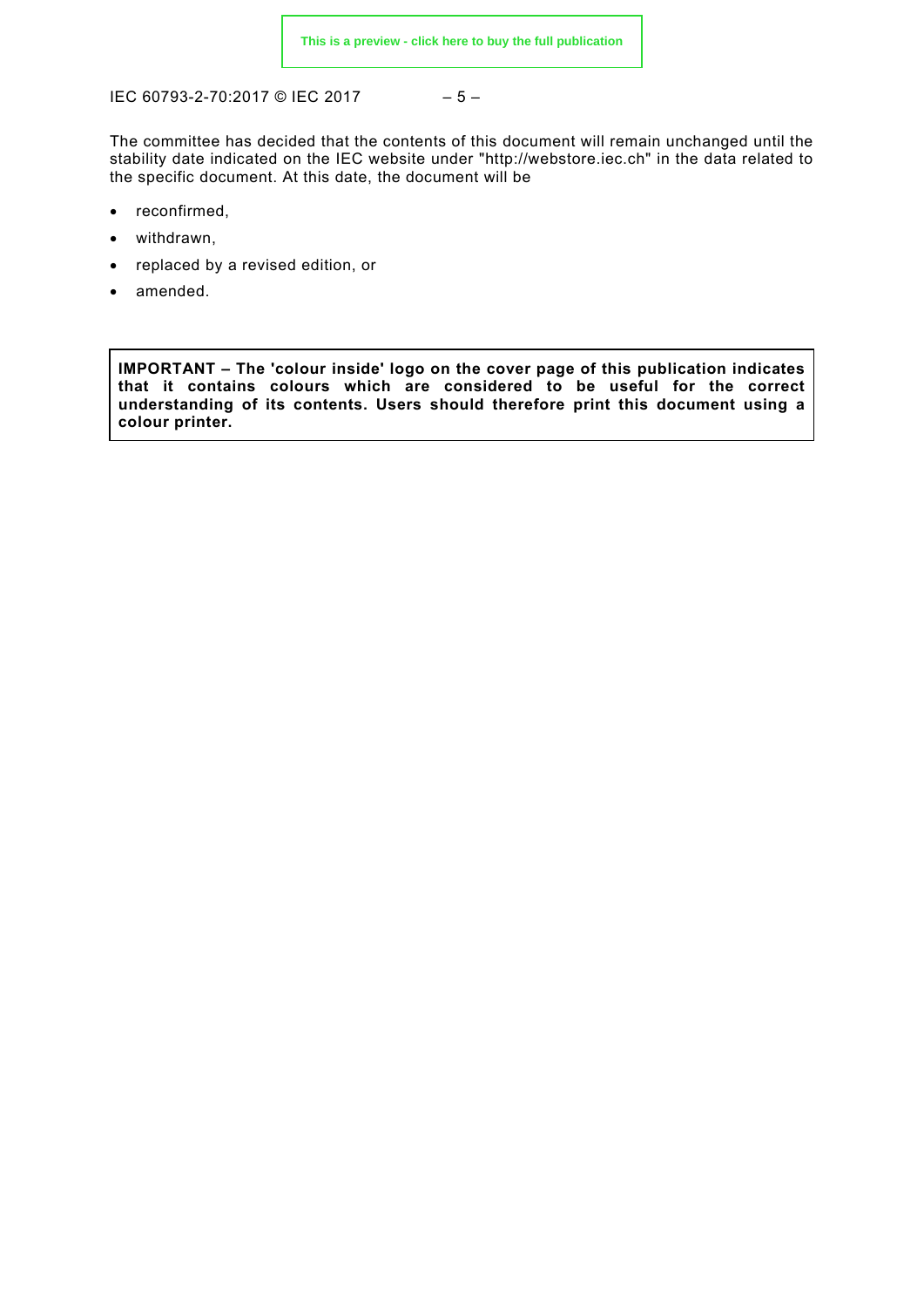– 6 – IEC 60793-2-70:2017 © IEC 2017

#### **OPTICAL FIBRES –**

# **Part 2-70: Product specifications – Sectional specification for polarization-maintaining fibres**

#### <span id="page-5-0"></span>**1 Scope**

This part of IEC 60793 is applicable to optical fibre types D1, D2, D3, as described in [Table 1.](#page-5-2) These fibres are polarization-maintaining fibre types, and are used or can be incorporated in information transmission equipment and optical fibre cable. These fibres are available for use in optical transport networks. Three types of requirements apply to these fibres:

- general requirements defined in IEC 60793-2;
- specific requirements common to the category D polarization-maintaining fibres covered in this document and which are given in Clause 4;
- particular requirements applicable to individual fibre types or specific applications, which are defined in Annexes A to C.

<span id="page-5-2"></span>

| Category       | <b>Type</b>                                                    | <b>Description</b>                                                                                                                                                                    |
|----------------|----------------------------------------------------------------|---------------------------------------------------------------------------------------------------------------------------------------------------------------------------------------|
| D <sub>1</sub> | Polarization-maintaining fibre<br>suitable for use at 980 nm   | This category of polarization-maintaining fibre is<br>optimised for polarization-maintaining ability in the<br>980 nm region. This fibre is used for erbium-doped<br>fibre amplifier. |
| D <sub>2</sub> | Polarization-maintaining fibre<br>suitable for use at 1 310 nm | This category of polarization-maintaining fibre is<br>optimised for polarization-maintaining ability and<br>connection property of category B fibres in the<br>1 310 nm region.       |
| D <sub>3</sub> | Polarization-maintaining fibre<br>suitable for use at 1 550 nm | This category of polarization-maintaining fibre is<br>optimised for polarization-maintaining ability and<br>connection property of category B fibres in the<br>1 550 nm region.       |

#### **Table 1 – Categories of glass core/glass clad polarization-maintaining fibres**

#### <span id="page-5-1"></span>**2 Normative references**

The following documents are referred to in the text in such a way that some or all of their content constitutes requirements of this document. For dated references, only the edition cited applies. For undated references, the latest edition of the referenced document (including any amendments) applies.

IEC 60793-1-20:2014, *Optical fibres – Part 1-20: Measurement methods and test procedures – Fibre geometry*

IEC 60793-1-21, *Optical fibres – Part 1-21: Measurement methods and test procedures – Coating geometry*

IEC 60793-1-22, *Optical fibres – Part 1-22: Measurement methods and test procedures – Length measurement*

IEC 60793-1-30, *Optical fibres – Part 1-30: Measurement methods and test procedures – Fibre proof test*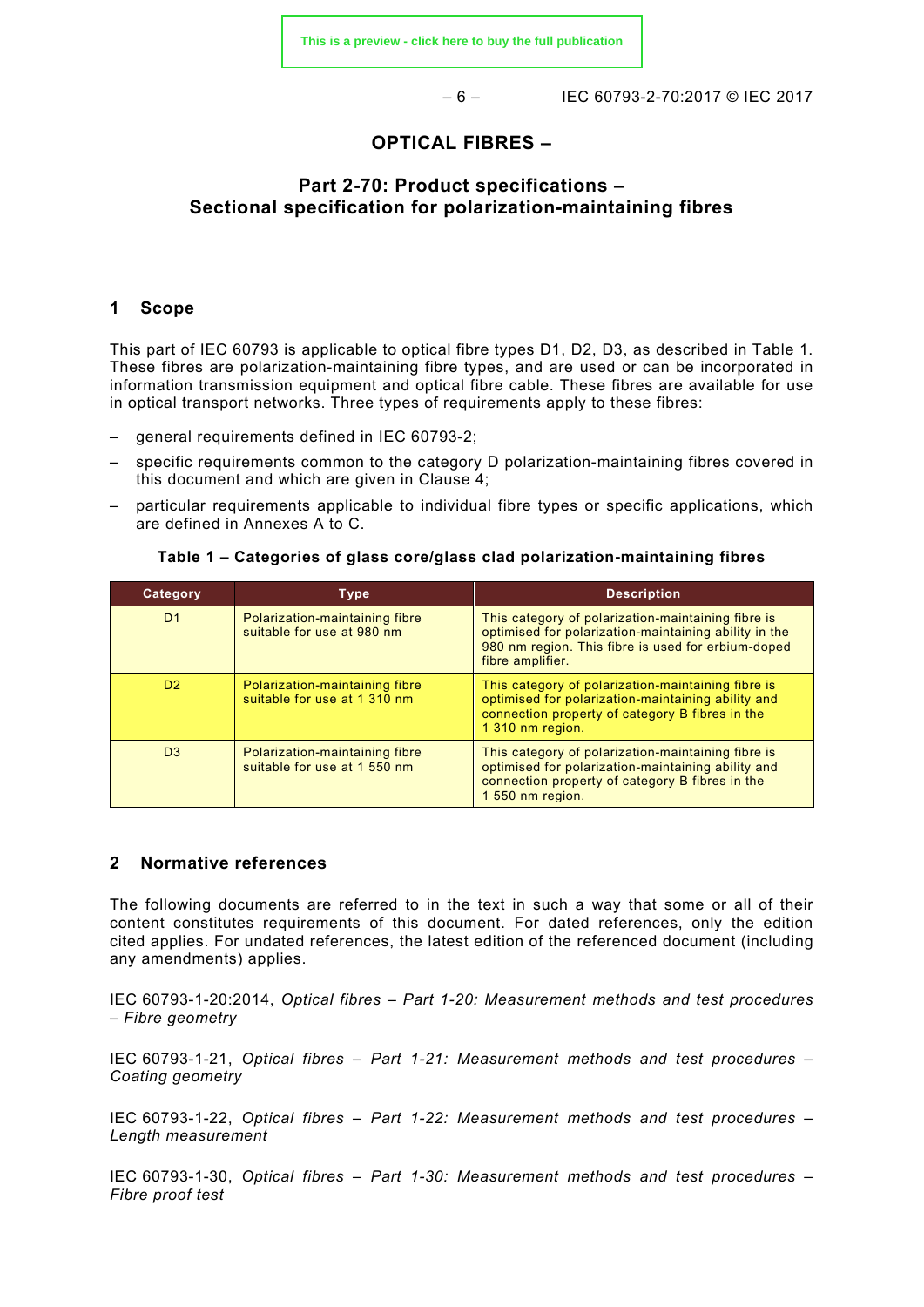IEC 60793-2-70:2017 © IEC 2017 – 7 –

IEC 60793-1-40, *Optical fibres – Part 1-40: Measurement methods and test procedures – Attenuation*

IEC 60793-1-44:2011, *Optical fibres – Part 1-44: Measurement methods and test procedures – Cut-off wavelength*

IEC 60793-1-45:2001, *Optical fibres – Part 1-45: Measurement methods and test procedures – Mode field diameter*

IEC 60793-1-46, *Optical fibres – Part 1-46: Measurement methods and test procedures – Monitoring of changes in optical transmittance*

IEC 60793-1-52, *Optical fibres – Part 1-52: Measurement methods and test procedures – Change of temperature tests*

IEC 60793-1-60[1,](#page-6-4) *Optical fibres – Part 1-60: Measurement methods and test procedures – Beat length*

IEC 60793-1-61[2,](#page-6-5) *Optical fibres – Part 1-61: Measurement methods and test procedures – Polarization crosstalk*

<span id="page-6-2"></span><span id="page-6-1"></span><span id="page-6-0"></span>IEC 60793-2, *Optical fibres – Part 2: Product specifications – General*

<span id="page-6-3"></span>\_\_\_\_\_\_\_\_\_\_\_\_\_

<span id="page-6-4"></span><sup>1</sup> Under preparation. Stage at the time of publication: IEC 60793-1-60:2017.

<span id="page-6-5"></span><sup>2</sup> Under preparation. Stage at the time of publication: IEC 60793-1-61:2017.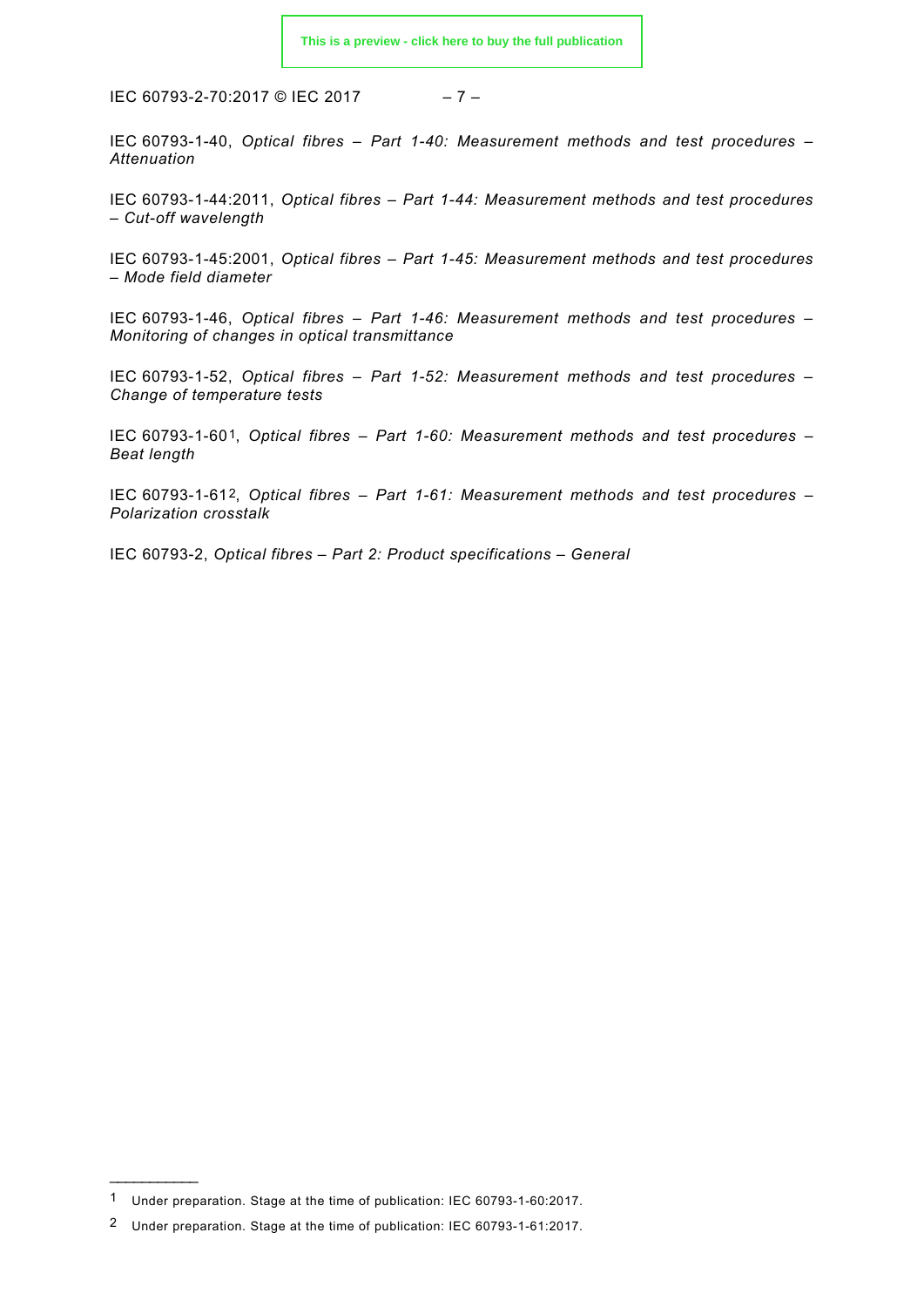– 20 – IEC 60793-2-70:2017 © IEC 2017

# SOMMAIRE

| 1          |                                                                                        |  |  |
|------------|----------------------------------------------------------------------------------------|--|--|
| 2          |                                                                                        |  |  |
| 3          |                                                                                        |  |  |
| 4          |                                                                                        |  |  |
| 4.1        |                                                                                        |  |  |
| 4.2        |                                                                                        |  |  |
| 4.3        |                                                                                        |  |  |
| 4.4        |                                                                                        |  |  |
| 4.5        |                                                                                        |  |  |
|            | Annexe A (normative) Spécification de famille pour les fibres à maintien de            |  |  |
| A.1        |                                                                                        |  |  |
| A.2        |                                                                                        |  |  |
| A.3        |                                                                                        |  |  |
| A.4        |                                                                                        |  |  |
| A.5        |                                                                                        |  |  |
|            | Annexe B (normative) Spécification de famille pour les fibres à maintien de            |  |  |
| B.1        |                                                                                        |  |  |
| B.2        |                                                                                        |  |  |
| B.3        |                                                                                        |  |  |
| <b>B.4</b> |                                                                                        |  |  |
| <b>B.5</b> |                                                                                        |  |  |
|            | Annexe C (normative) Spécification de famille pour les fibres à maintien de            |  |  |
| C.1        |                                                                                        |  |  |
| C.2        |                                                                                        |  |  |
| C.3        |                                                                                        |  |  |
| C.4        |                                                                                        |  |  |
| C.5        |                                                                                        |  |  |
|            | Annexe D (normative) Mesure du diamètre de champ de mode (MFD) d'une fibre PM35        |  |  |
|            | Annexe E (informative) Longueur d'onde de coupure d'une fibre PM et d'une fibre SM 36  |  |  |
|            |                                                                                        |  |  |
|            |                                                                                        |  |  |
|            | Figure E.1 - Profils de longueur d'onde de coupure d'une fibre PM et d'une fibre SM 36 |  |  |
|            | Figure E.2 - Profil de longueur d'onde de coupure d'une fibre PM avec des courbures    |  |  |
|            |                                                                                        |  |  |
|            | Tableau 1 - Catégories de fibres à maintien de polarisation à cœur en verre/gaine en   |  |  |
|            |                                                                                        |  |  |
|            |                                                                                        |  |  |
|            |                                                                                        |  |  |
|            |                                                                                        |  |  |
|            |                                                                                        |  |  |
|            |                                                                                        |  |  |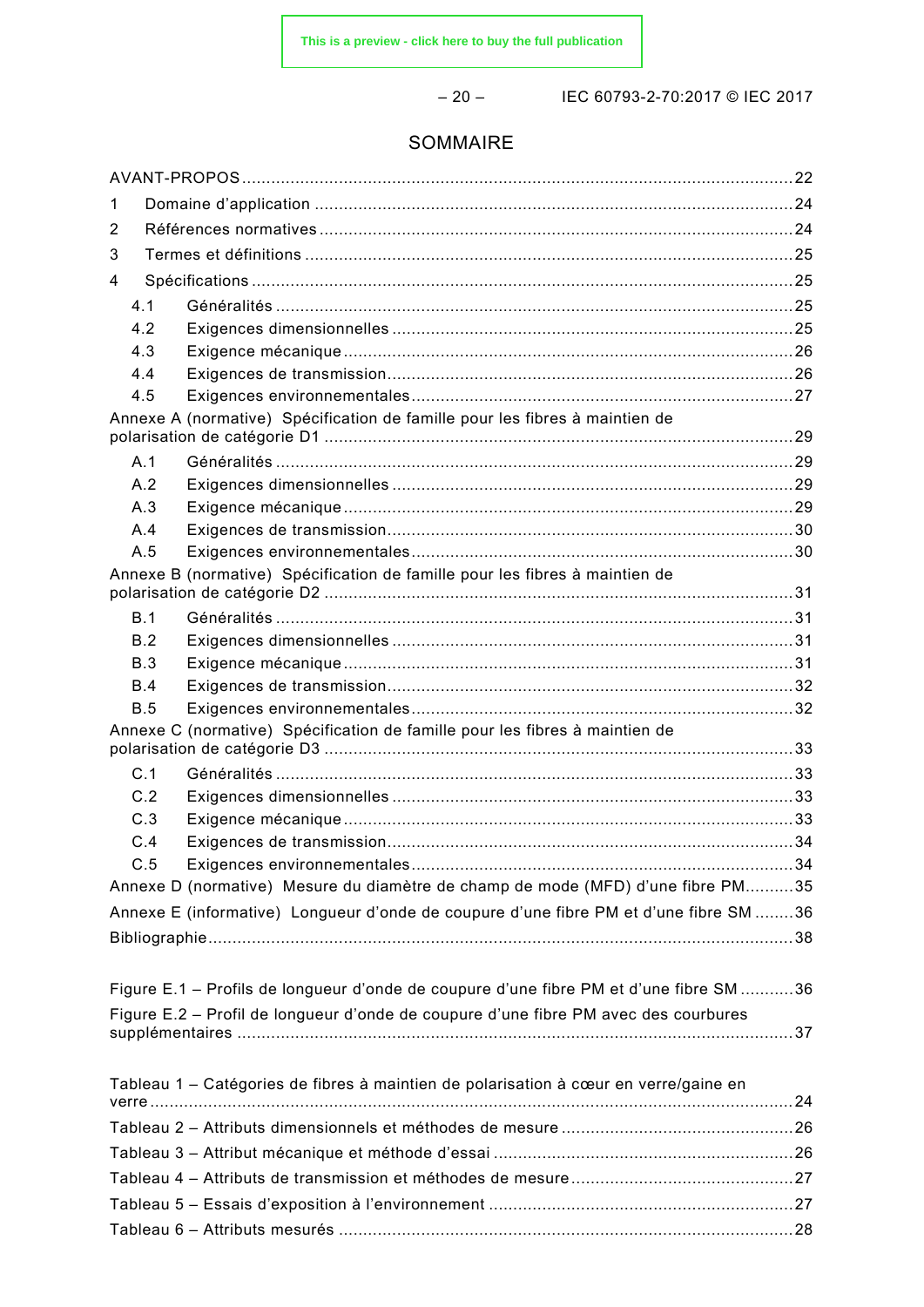IEC 60793-2-70:2017 © IEC 2017 – 21 –

| Tableau A.3 – Exigences de transmission spécifiques aux fibres de type D1 30 |  |
|------------------------------------------------------------------------------|--|
| Tableau A.4 – Exigences environnementales spécifiques aux fibres D130        |  |
| Tableau B.1 - Exigences dimensionnelles spécifiques aux fibres D2 31         |  |
|                                                                              |  |
| Tableau B.3 - Exigences de transmission spécifiques aux fibres D232          |  |
| Tableau B.4 - Exigences environnementales spécifiques aux fibres D232        |  |
| Tableau C.1 - Exigences dimensionnelles spécifiques aux fibres D3 33         |  |
|                                                                              |  |
| Tableau C.3 - Exigences de transmission spécifiques aux fibres D334          |  |
| Tableau C.4 - Exigences environnementales spécifiques aux fibres D334        |  |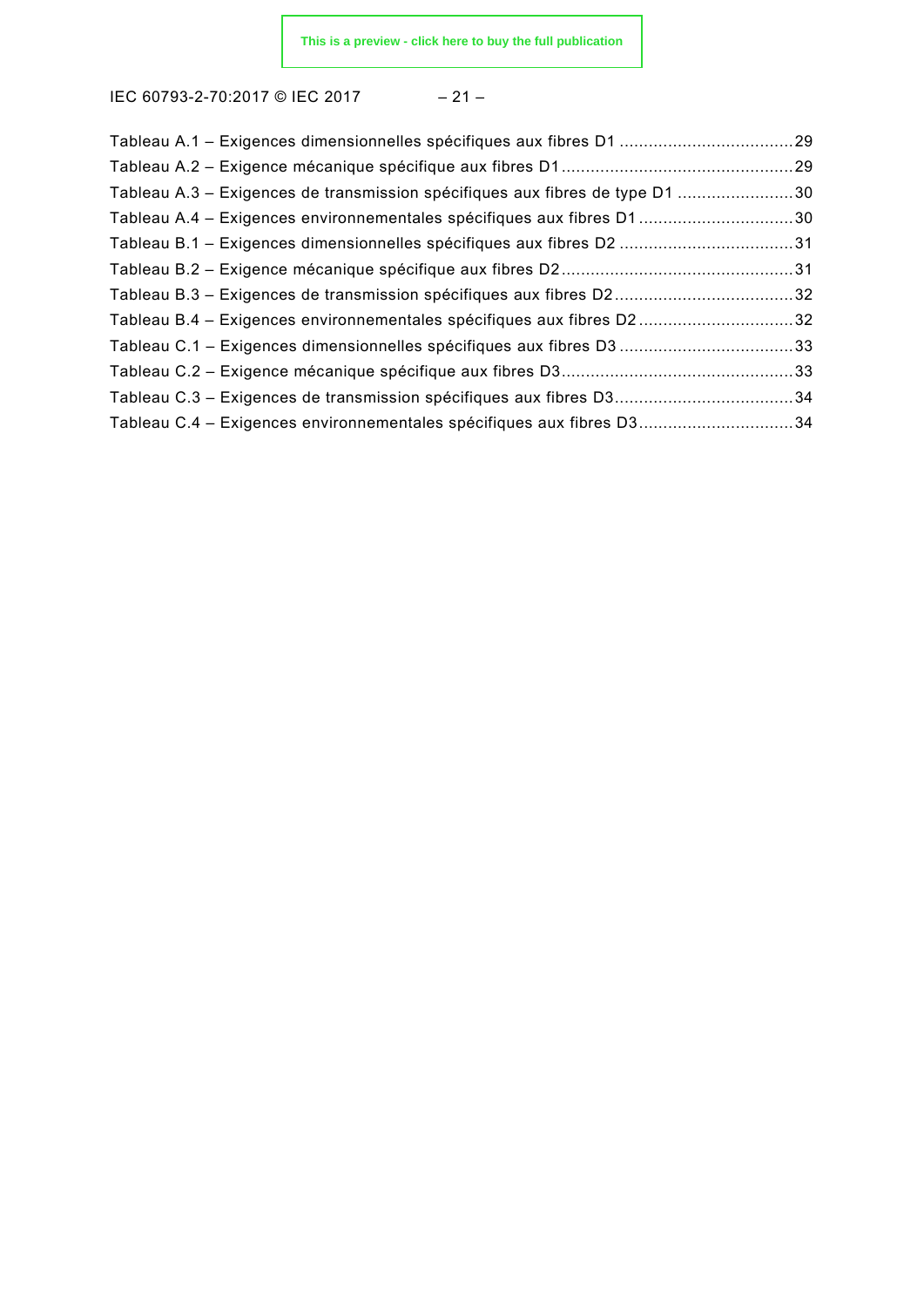**[This is a preview - click here to buy the full publication](https://webstore.iec.ch/publication/31213&preview)**

– 22 – IEC 60793-2-70:2017 © IEC 2017

#### COMMISSION ÉLECTROTECHNIQUE INTERNATIONALE

\_\_\_\_\_\_\_\_\_\_\_\_

# **FIBRES OPTIQUES –**

# **Partie 2-70: Spécifications de produits – Spécification intermédiaire pour les fibres à maintien de polarisation**

#### AVANT-PROPOS

- <span id="page-9-0"></span>1) La Commission Electrotechnique Internationale (IEC) est une organisation mondiale de normalisation composée de l'ensemble des comités électrotechniques nationaux (Comités nationaux de l'IEC). L'IEC a pour objet de favoriser la coopération internationale pour toutes les questions de normalisation dans les domaines de l'électricité et de l'électronique. A cet effet, l'IEC – entre autres activités – publie des Normes internationales, des Spécifications techniques, des Rapports techniques, des Spécifications accessibles au public (PAS) et des Guides (ci-après dénommés "Publication(s) de l'IEC"). Leur élaboration est confiée à des comités d'études, aux travaux desquels tout Comité national intéressé par le sujet traité peut participer. Les organisations internationales, gouvernementales et non gouvernementales, en liaison avec l'IEC, participent également aux travaux. L'IEC collabore étroitement avec l'Organisation Internationale de Normalisation (ISO), selon des conditions fixées par accord entre les deux organisations.
- 2) Les décisions ou accords officiels de l'IEC concernant les questions techniques représentent, dans la mesure du possible, un accord international sur les sujets étudiés, étant donné que les Comités nationaux de l'IEC intéressés sont représentés dans chaque comité d'études.
- 3) Les Publications de l'IEC se présentent sous la forme de recommandations internationales et sont agréées comme telles par les Comités nationaux de l'IEC. Tous les efforts raisonnables sont entrepris afin que l'IEC s'assure de l'exactitude du contenu technique de ses publications; l'IEC ne peut pas être tenue responsable de l'éventuelle mauvaise utilisation ou interprétation qui en est faite par un quelconque utilisateur final.
- 4) Dans le but d'encourager l'uniformité internationale, les Comités nationaux de l'IEC s'engagent, dans toute la mesure possible, à appliquer de façon transparente les Publications de l'IEC dans leurs publications nationales et régionales. Toutes divergences entre toutes Publications de l'IEC et toutes publications nationales ou régionales correspondantes doivent être indiquées en termes clairs dans ces dernières.
- 5) L'IEC elle-même ne fournit aucune attestation de conformité. Des organismes de certification indépendants fournissent des services d'évaluation de conformité et, dans certains secteurs, accèdent aux marques de conformité de l'IEC. L'IEC n'est responsable d'aucun des services effectués par les organismes de certification indépendants.
- 6) Tous les utilisateurs doivent s'assurer qu'ils sont en possession de la dernière édition de cette publication.
- 7) Aucune responsabilité ne doit être imputée à l'IEC, à ses administrateurs, employés, auxiliaires ou mandataires, y compris ses experts particuliers et les membres de ses comités d'études et des Comités nationaux de l'IEC, pour tout préjudice causé en cas de dommages corporels et matériels, ou de tout autre dommage de quelque nature que ce soit, directe ou indirecte, ou pour supporter les coûts (y compris les frais de justice) et les dépenses découlant de la publication ou de l'utilisation de cette Publication de l'IEC ou de toute autre Publication de l'IEC, ou au crédit qui lui est accordé.
- 8) L'attention est attirée sur les références normatives citées dans cette publication. L'utilisation de publications référencées est obligatoire pour une application correcte de la présente publication.
- 9) L'attention est attirée sur le fait que certains des éléments de la présente Publication de l'IEC peuvent faire l'objet de droits de brevet. L'IEC ne saurait être tenue pour responsable de ne pas avoir identifié de tels droits de brevets et de ne pas avoir signalé leur existence.

La Norme internationale IEC 60793-2-70 a été établie par le sous-comité 86A: Fibres et câbles, du comité d'études 86 de l'IEC: Fibre optiques.

La présente version bilingue (2021-02) correspond à la version anglaise monolingue publiée en 2017-02.

La version française de cette norme n'a pas été soumise au vote.

Ce document a été rédigé selon les Directives ISO/IEC, Partie 2.

Une liste de toutes les parties de la série IEC 60793, publiées sous le titre général *Fibres optiques*, peut être consultée sur le site web de l'IEC.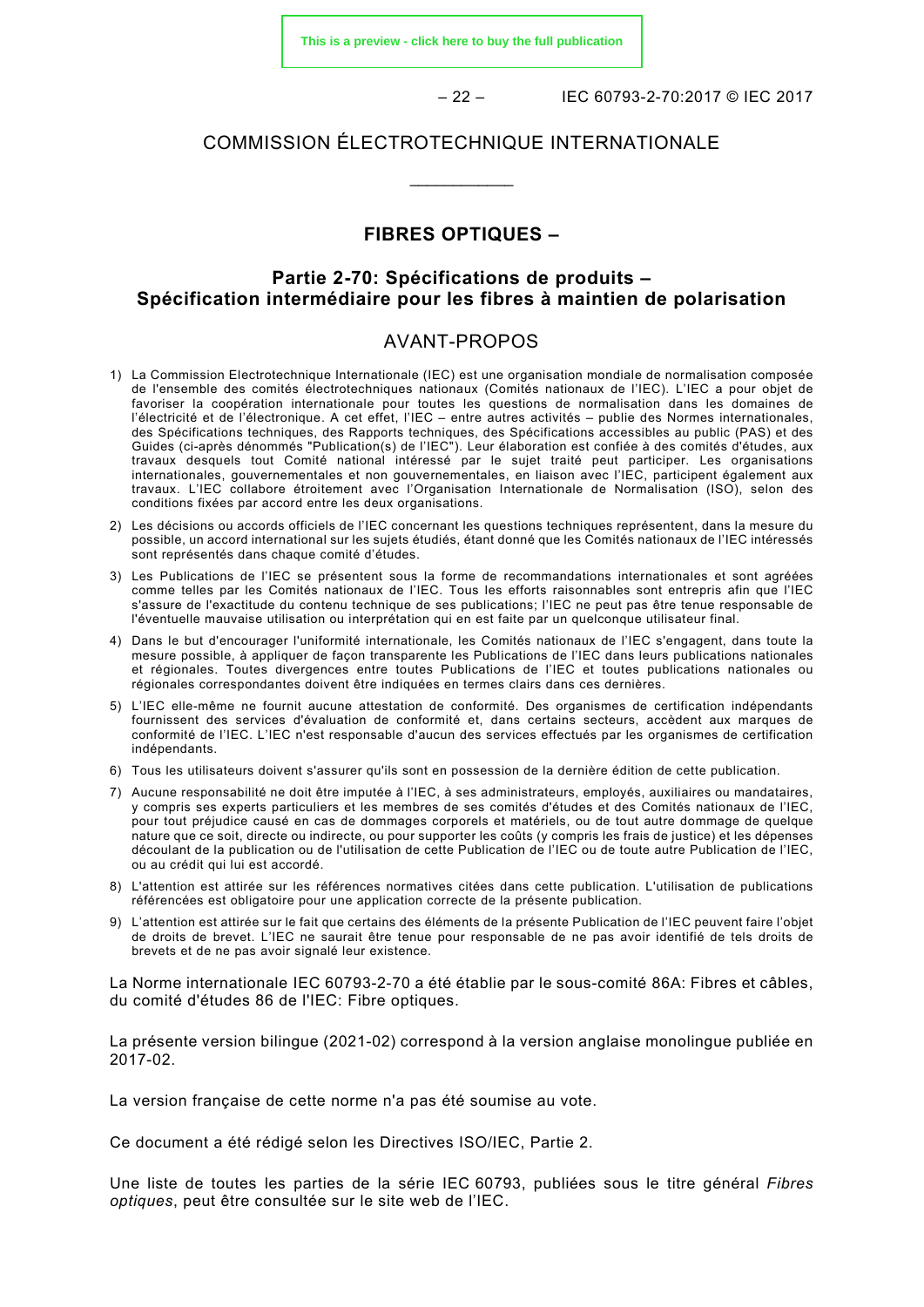IEC 60793-2-70:2017 © IEC 2017 – 23 –

Le comité a décidé que le contenu de ce document ne sera pas modifié avant la date de stabilité indiquée sur le site web de l'IEC sous "http://webstore.iec.ch" dans les données relatives au document recherché. A cette date, le document sera

- reconduit,
- supprimé,
- remplacée par une édition révisée, ou
- amendé.

**IMPORTANT – Le logo "colour inside" qui se trouve sur la page de couverture de cette publication indique qu'elle contient des couleurs qui sont considérées comme utiles à une bonne compréhension de son contenu. Les utilisateurs devraient, par conséquent, imprimer cette publication en utilisant une imprimante couleur.**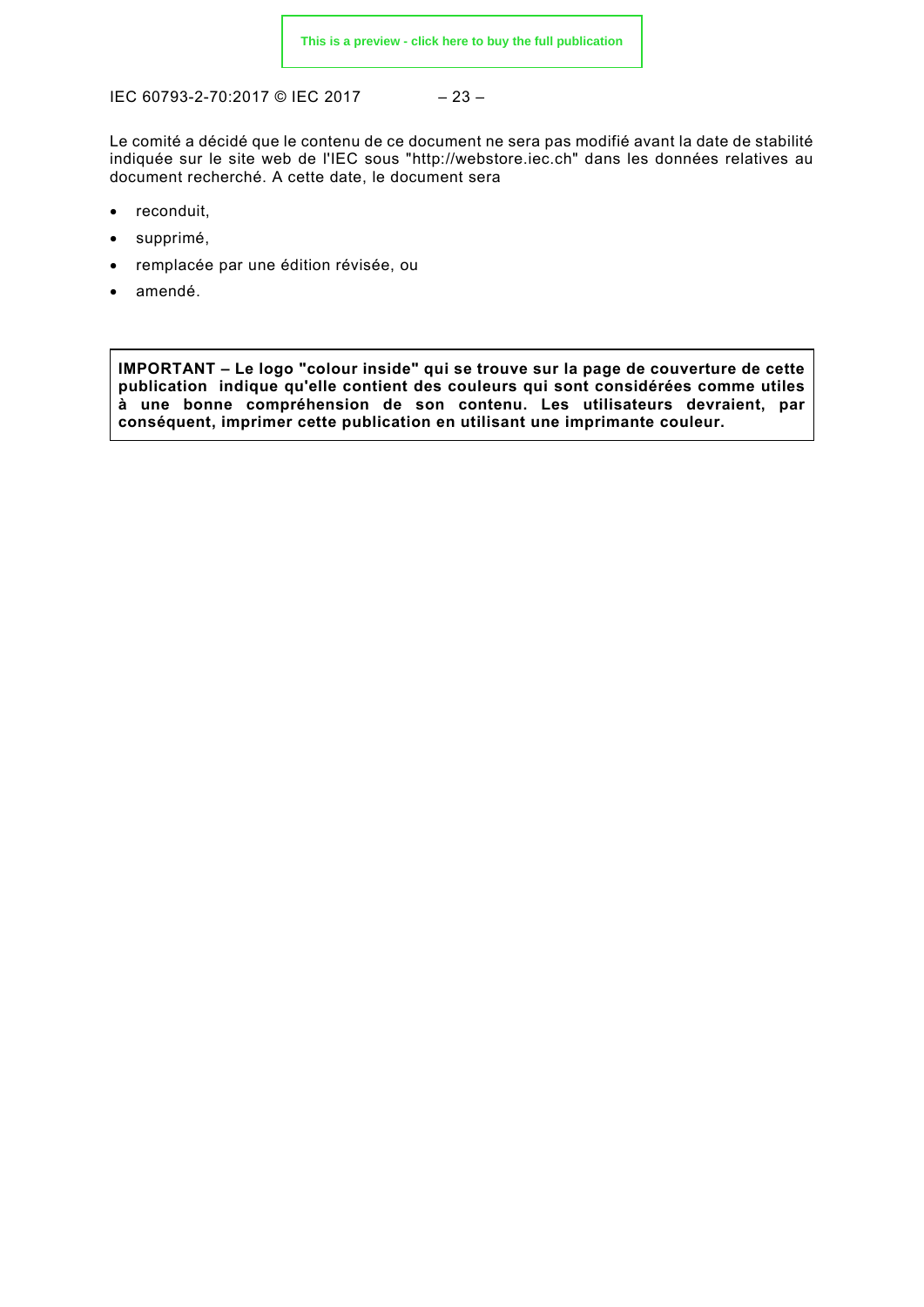– 24 – IEC 60793-2-70:2017 © IEC 2017

# **FIBRES OPTIQUES –**

# **Partie 2-70: Spécifications de produits – Spécification intermédiaire pour les fibres à maintien de polarisation**

### <span id="page-11-0"></span>**1 Domaine d'application**

La présente partie de l'IEC 60793 est applicable aux fibres optiques de type D1, D2, D3, comme décrit dans le [Tableau 1.](#page-11-2) Ces fibres sont des fibres à maintien de polarisation, elles sont utilisées ou peuvent être intégrées dans des équipements destinés à la transmission de l'information et dans des câbles à fibres optiques. Ces fibres sont disponibles afin d'être utilisées au sein de réseaux de transport optique. Trois types d'exigences s'appliquent à ces fibres:

- les exigences générales, définies dans l'IEC 60793-2;
- des exigences spécifiques communes aux fibres à maintien de polarisation de catégorie D couvertes par le présent document et qui sont données à l'Article 4;
- <span id="page-11-2"></span>– des exigences particulières applicables à des types particuliers de fibres ou à des applications données, qui sont définies dans les Annexes A à C.

| Catégorie      | <b>Type</b>                                                          | <b>Description</b>                                                                                                                                                                                                        |
|----------------|----------------------------------------------------------------------|---------------------------------------------------------------------------------------------------------------------------------------------------------------------------------------------------------------------------|
| D <sub>1</sub> | Fibre à maintien de polarisation<br>convenant à un usage à 980 nm.   | Cette catégorie de fibres à maintien de polarisation<br>est spécialement conçue pour le maintien de la<br>polarisation autour de 980 nm. Cette fibre est<br>utilisée pour les amplificateurs à fibre dopée à<br>l'erbium. |
| D <sub>2</sub> | Fibre à maintien de polarisation<br>convenant à un usage à 1 310 nm. | Cette catégorie de fibres à maintien de polarisation<br>est spécialement conçue pour le maintien de la<br>polarisation et pour les propriétés de connexion des<br>fibres de la catégorie B autour de 1 310 nm.            |
| D <sub>3</sub> | Fibre à maintien de polarisation<br>convenant à un usage à 1 550 nm. | Cette catégorie de fibres à maintien de polarisation<br>est spécialement conçue pour le maintien de la<br>polarisation et pour les propriétés de connexion des<br>fibres de la catégorie B autour de 1 550 nm.            |

#### **Tableau 1 – Catégories de fibres à maintien de polarisation à cœur en verre/gaine en verre**

#### <span id="page-11-1"></span>**2 Références normatives**

Les documents suivants sont cités dans le texte de sorte qu'ils constituent, pour tout ou partie de leur contenu, des exigences du présent document. Pour les références datées, seule l'édition citée s'applique. Pour les références non datées, la dernière édition du document de référence s'applique (y compris les éventuels amendements).

IEC 60793-1-20:2014, *Fibres optiques – Partie 1-20: Méthodes de mesure et procédures d'essai – Géométrie de la fibre*

IEC 60793-1-21, *Fibres optiques – Partie 1-21: Méthodes de mesure et procédures d'essai – Géométrie du revêtement*

IEC 60793-1-22, *Fibres optiques – Partie 1-22: Méthodes de mesure et procédures d'essai – Mesure de la longueur*